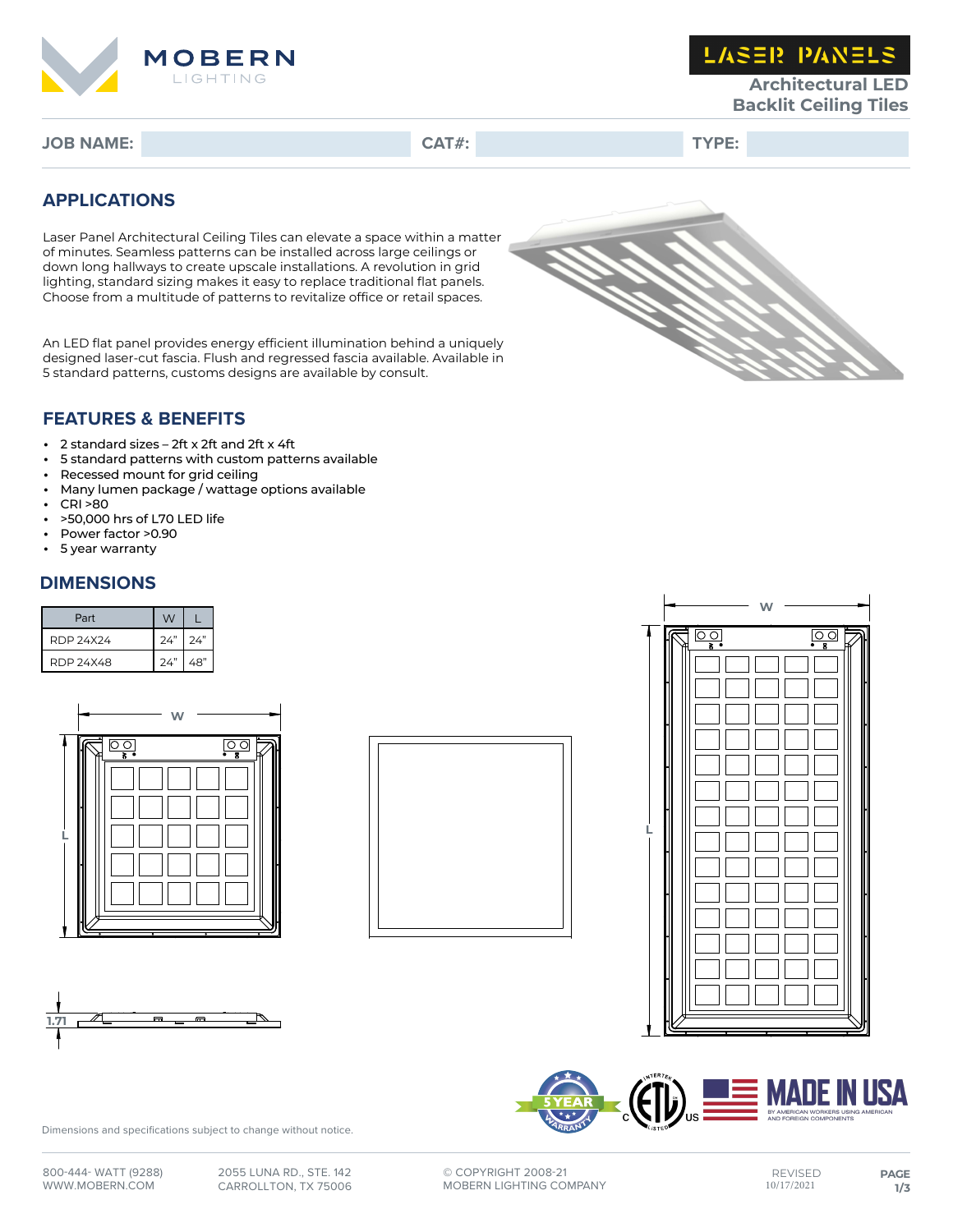

**LASER PANELS** 

### **Architectural LED Backlit Ceiling Tiles**

# **JOB NAME: CAT#: TYPE:**

# **ORDERING**

| <b>URDERING</b> |     |
|-----------------|-----|
|                 | $-$ |

| EXAMPLE: ICF FR 22L 30W DMV WH 35 02 |  |
|--------------------------------------|--|
|                                      |  |

| <b>ICF</b> |              |                         |                                      |            |                            |                                |                                                           |
|------------|--------------|-------------------------|--------------------------------------|------------|----------------------------|--------------------------------|-----------------------------------------------------------|
| 1. SERIES  |              | <b>2. CONFIGURATION</b> | 3. DIFFUSER                          |            | <b>4. WIDTH X LENGTH</b>   |                                | 5. WATTAGE <sup>1</sup>                                   |
| ICF        | <b>Blank</b> | Flush Fascia            | <b>FR</b> Frosted<br>Acrylic<br>Lens | 22L<br>24L | 24"W x 24"L<br>24"W x 48"L | 30W<br><b>36W</b>              | 24X24 in.<br>30 Watts 2334 Lumens<br>36 Watts 2800 Lumens |
|            |              |                         |                                      |            |                            | <b>40W</b><br>50W <sup>1</sup> | 24X48 in.<br>40 Watts 2400 Lumens<br>50 Watts 3100 Lumens |

| 6. DRIVER  |                                    | 7. $FINISH2$    | <b>8. COLOR TEMP</b> |                | 9. PATTERN3                |                                                                  |
|------------|------------------------------------|-----------------|----------------------|----------------|----------------------------|------------------------------------------------------------------|
| <b>DMV</b> | 120-277 VAC<br>$0-10V$<br>Dimmable | <b>WH</b> White | 35<br>40             | 3500K<br>4000K | 01<br>02<br>03<br>06<br>07 | <b>Strips</b><br>Squares<br><b>Bubbles</b><br>Slots<br>Slots 1.0 |

#### **Notes:**

<sup>1</sup>Patterns will reduce lumen output. 35K CCT only option for 50W 2x4 fixture. <sup>2</sup>Standard fascia finish is White. Please consult factory for more information and pricing on custom color options.

<sup>3</sup>Custom patterns require design and drawing signoff. Consult factory for more information.

Dimensions and specifications subject to change without notice.